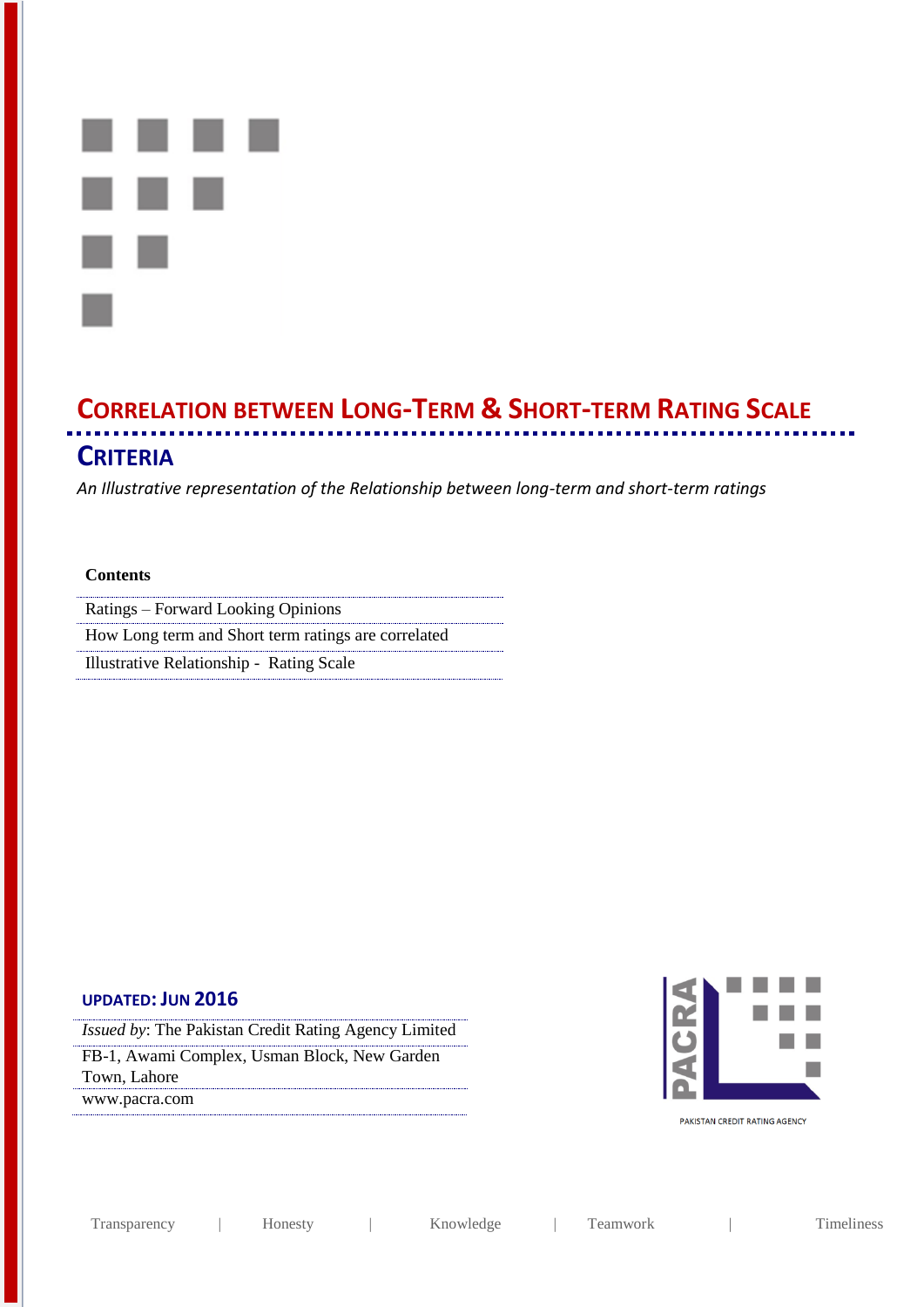

**1. RATING OPINIONS 1.1.** PACRA Credit Ratings reflect forward-looking opinion on creditworthiness of underlying entity or instrument. The primary factor being exhibited on the rating scale is relative likelihood of default:

- **1.2.** PACRA expresses its opinion in terms of:
	- i The long-term rating: A long-term rating denotes vulnerability to default on a medium-to-long term horizon  $(> 12 \text{ months})$ . Hence, the primary rating considerations for evolving a long-term rating are factors that have high impact on long-term sustainability of underlying entity / issuer
	- ii The short-term rating (*where applicable*): A short-term rating is an opinion on the short-term vulnerability to default for obligations coming due within 12-months time. Hence, the primary rating considerations for evolving a short-term rating are factors that can materially alter credit quality in the shortterm. A key factor for determining short-term ratings is liquidity position of an entity / issuer.

**1.3.** PACRA's long-term credit ratings range from Triple A **(AAA)**, reflecting the highest credit quality, to Single C **(C)** denoting imminent default. The addition of plus **"+"** and minus **"-"** provides a way to create relative distinctions within rating categories that range from Double A **(AA)** to Single B **(B)** category. The Triple A **(AAA)** and Triple CCC to Single C **(CCC – C)** categories have no plus **"+"** or minus **"-"** attached to it.

**1.4.** PACRA rates entities / issuers on a short-term rating scale from A One **(A1)** to Single C **(C)**. Within the **A1** category, it can be designated with a plus sign (+). This denotes the highest capacity for timely repayment, whereas, **"C"** captures the likelihood of an inadequate capacity to ensure timely repayment.

**1.5.** PACRA has a single category **(D)** to denote obligations that are currently in default. PACRA assigns a **"D"** to capture an event of default (*For further details, refer to PACRA default recognition policy* **"What is Default"** *on* **www.pacra.com**).

**1.6.** Long-term and short-term ratings are linked to each other. Although Long term opinion is evolved first and then annexed with supporting short term scale. Two different Long terms ratings may carry the same short term rating. This is due to the reason that there are fewer short-term rating grades, each short-term rating corresponds to a band of long-term ratings. For instance, the **"A1**" short-term rating corresponds to the long-term ratings band from **"AA-"** to **"A-"** and assigned separately. The rating matrix for long term and short term rating is indicative and designed for illustration purposes only and facilitates understanding. There may be cases when the relationship may not hold.

### **2. CORRELATION BETWEEN LONG TERMS AND SHORT TERM OPINION**